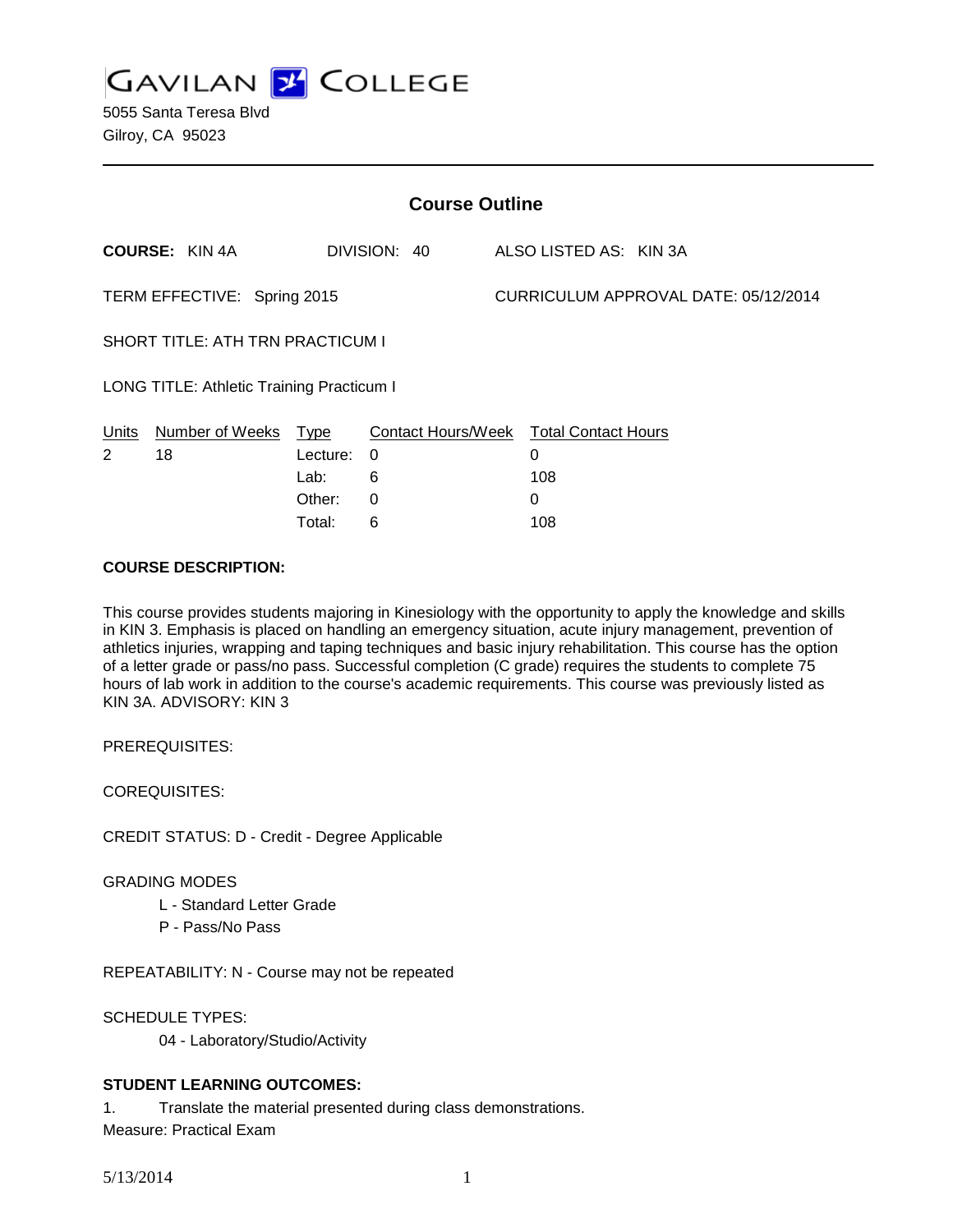PLO: 1,3,7 ILO: 7,2,1 GE-LO: Year assessed or anticipated year of assessment: Spring 2010

2. Develop a general strength and conditioning program for injury prevention which includes utilizing stretching techniques.

Measure: Worksheet, Practical Exam

PLO: 6,7

ILO: 7,2,1

GE-LO:

Year assessed or anticipated year of assessment: Spring 2015

3. Identify specific anatomical structures associated with athletic taping and wrapping techniques.

Measure: Demonstration, Practical Exam, Written Exam

PLO: 5,7

ILO: 7,2,1

GE-LO:

Year assessed or anticipated year of assessment: Spring 2010

4. Apply the information and skills presented in class; including acute injury assessment in life threatening and non-life threatening situations (primary and secondary survey); and develop a basic athletic injury rehabilitation plan.

Measure: Practical Exam, Demonstration

PLO: 5,6,7

ILO: 2,7,1,4

GE-LO:

Year assessed or anticipated year of assessment: Spring 2010

# PROGRAM LEARNING OUTCOMES:

After completing the Kinesiology major a student will be able to:

1. List and describe five career options available in the field of kinesiology.

2. Describe and critically analyze the role of physical activity and its impact on health, society and quality of life.

3. Discuss the history and broad content within the discipline of kinesiology and develop skills to enable the synthesis of concepts across disciplines.

4. Identify critical elements of motor skill performance, combine motor skills into appropriate sequences for the purpose of improving skill learning, and demonstrate competent motor skill performance in a variety of physical activities.

5. Identify the skeletal and muscular structures of the human body.

6. Utilize measurement concepts (qualitative and quantitative) to assess student/client performance and program effectiveness.

7. Describe and demonstrate effective verbal and nonverbal communication skills.

# **CONTENT, STUDENT PERFORMANCE OBJECTIVES, OUT-OF-CLASS ASSIGNMENTS**

Curriculum Approval Date: 05/12/2014

6 Hours:

Content: Review of athletic training room policies and procedures (administration, blood borne pathogens, emergency action plan for each athletic facility, and management of environmental concerns).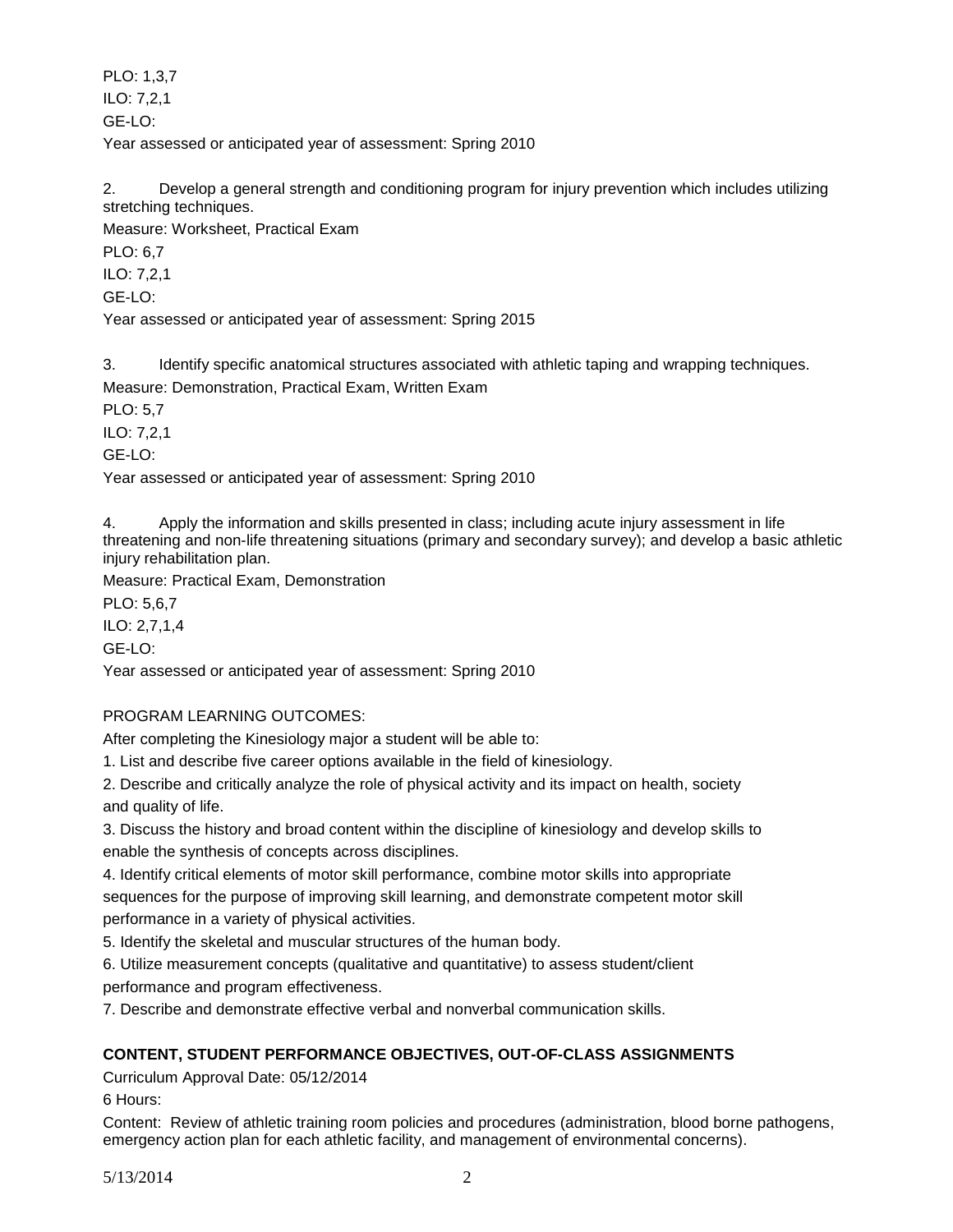SPO: Recognize and describe athletic training room operating procedures and emergency action plans. 6 Hours:

Content: Overview of current rehabilitation programs, including histories and a brief musculoskeletal review of specific injuries. A presentation of the practical applications of medical terminology will be presented.

SPO: Identify injuries specific to the current field of athletics and apply medical terminology during athletic training room coverage as well as athletic games and practices.

6 Hours:

Content: Continued coverage of the athletic training room and all athletic events and practices. Review of taping skills: continued practice of these skills. A review of game situation injury recognition will take place.

SPO: Demonstrate the proper taping skills required for various athletic injuries and/or treatment. Analyze an injury and discuss a course of treatment.

12 Hours:

Content: Continued coverage. Instruction on the prevention of lower extremity injuries.

SPO: Demonstrate strength, conditioning, and stretching exercises as well as recognize musculoskeletal imbalances and dysfunctions that prevent or lead to injures of the lower extremity, respectively. Describe the role of pre-participation examinations as they relate to injury prevention.

12 Hours:

Content: Continued coverage of the athletic training room, athletic events and practices. Instruction on the prevention of upper extremity injuries.

SPO: Describe strength, conditioning, and stretching exercises as well as recognize musculoskeletal imbalances and dysfunctions that prevent or lead to injures of the upper extremity, respectively.

12 Hours:

Content: Continued coverage. Continued instruction on the prevention of upper extremity injuries and an introduction to the prevention of trunk and cranial injuries. Review for mid-term.

SPO: Describe strength, conditioning, and stretching exercises as well as recognize musculoskeletal imbalances and dysfunctions that prevent or lead to injures of the trunk, respectively. Discuss the prevention of head, neck, face, eyes, nose, throat, and ear injures.

6 Hours:

Content: Midterm (both practical and written). Continued coverage of the athletic training room and athletic practices and games.

SPO: Complete practical and written midterm. Utilize the skills learned to date at various athletic practices and games as well as in the training room.

18 Hours:

Content: Introduction to following emergency action plans, principles of on the field injury assessment and primary survey. Introduce injury report writing and medical HIPAA laws. Continued coverage of the athletic training room, athletic events and practices.

SPO: Follow an emergency action plan, using a mock situation, and demonstrate skills in recognizing a life threatening situation by assisting with sustaining life. Correctly prepare an injury report. Discuss the medical HIPAA laws and explain how they apply in an athletic training setting.

18 Hours:

Content: Continued coverage. Introduction to conducting a secondary assessment and off the field assessment, including moving an injured athlete, emergency splinting, and setting up a first aid treatment plan.

SPO: Recognize non-life threatening musculoskeletal injuries and demonstrate splinting and transportation techniques using a mock situation.

10 Hours:

Content: Review of all the information and skills presented throughout the semester in preparation for the final. Lab log and lab reports will be turned in.

SPO: Apply the skills and knowledge learned throughout the semester in practical situations.

2 Hours:

Final (written and practical).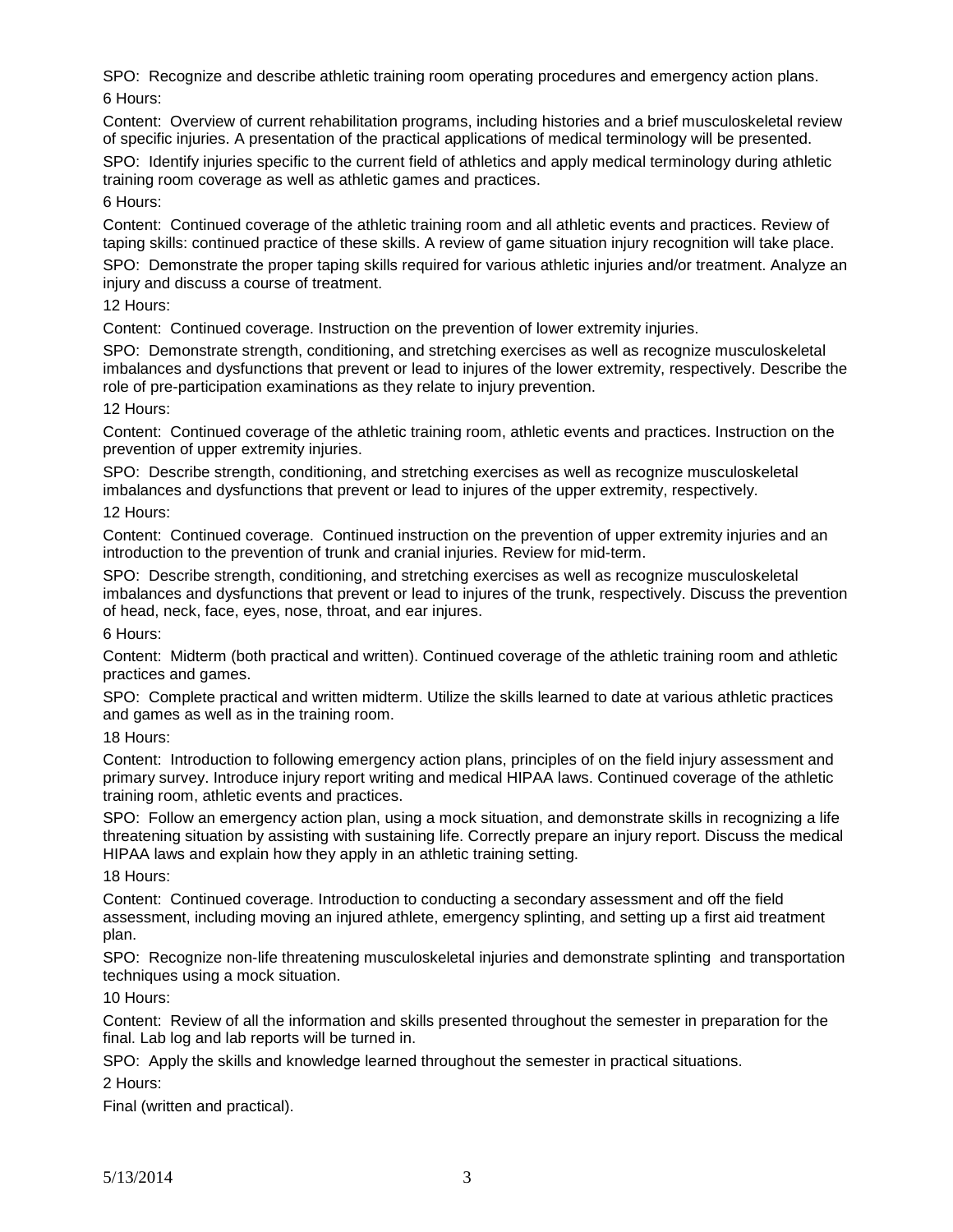## **METHODS OF INSTRUCTION:**

Discussion, demonstration, guided practice, small group interaction.

#### **METHODS OF EVALUATION:**

Category 1 - The types of writing assignments required: Percent range of total grade: 5 % to 15 % Other: Worksheets

Category 2 -The problem-solving assignments required: Percent range of total grade: 5 % to 15 % Field Work Exams

Category 3 -The types of skill demonstrations required: Percent range of total grade: 20 % to 45 % Field Work Performance Exams

Category 4 - The types of objective examinations used in the course: Percent range of total grade: 20 % to 30 % Multiple Choice True/False Matching Items Completion

Category 5 - Any other methods of evaluation: Percent range of total grade: 25 % to 50 %

Class participation.

## **REPRESENTATIVE TEXTBOOKS:**

Required: Prentice, William E. Arnheim's Principles of Athletic Training: A Competency-Based Approach, 14th Edition. McGraw-Hill, 2011. Or other appropriate college level text. ISBN: 13 9780073523736 Reading level of text, Grade: 14th Verified by: Gloria Curtis

## **ARTICULATION and CERTIFICATE INFORMATION**

Associate Degree: CSU GE: IGETC: CSU TRANSFER: Transferable CSU, effective 201530 UC TRANSFER: Not Transferable